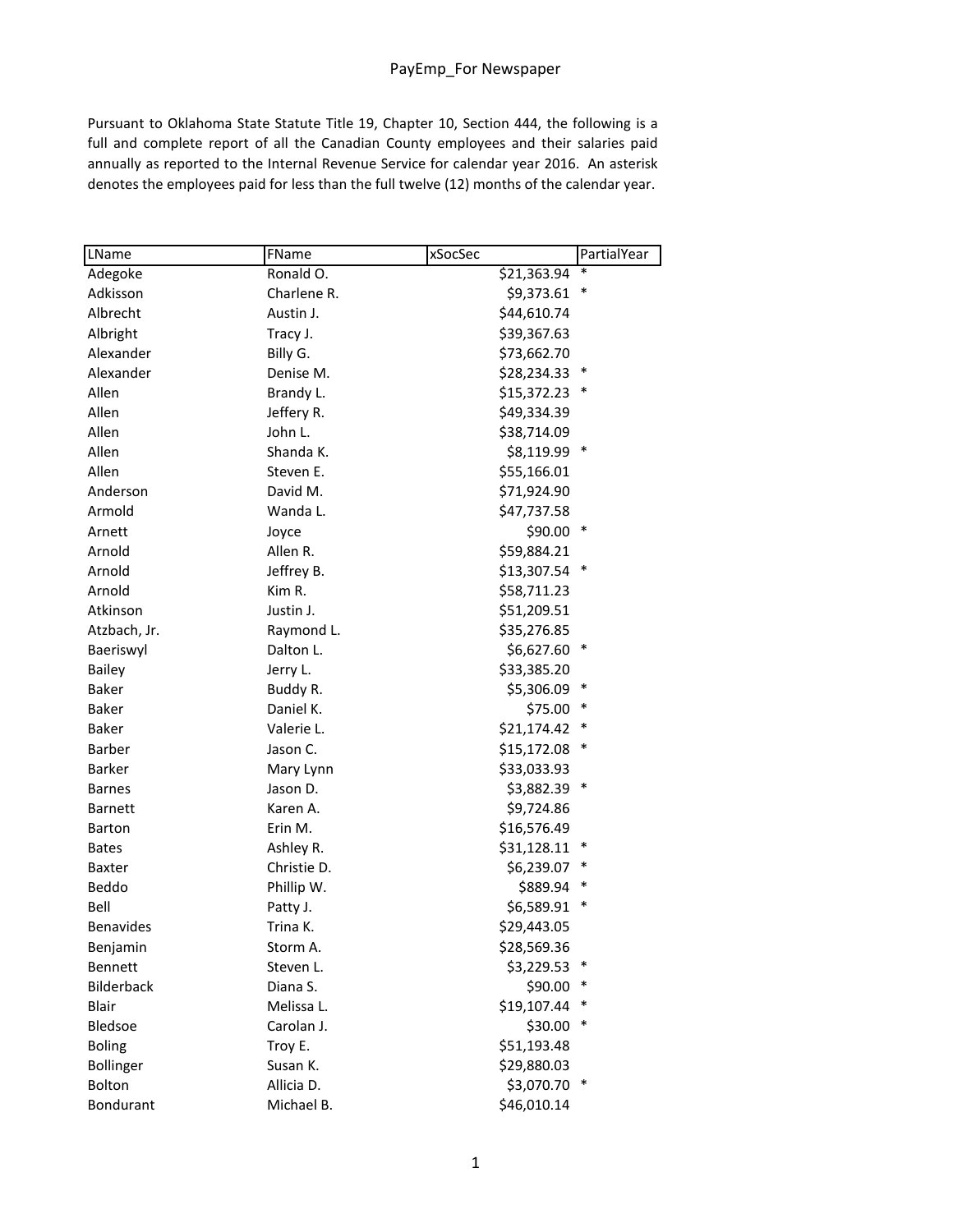| <b>Bosler</b>     | Sherrilynn L.         | \$15,343.71 | $\ast$ |
|-------------------|-----------------------|-------------|--------|
| <b>Bost</b>       | Zachary M.            | \$27,807.52 | $\ast$ |
| <b>Botone</b>     | Eliza S.              | \$34,648.15 |        |
| Boughten          | Jacob N.              | \$45,992.80 |        |
| <b>Bouillon</b>   | Jeffrey A.            | \$39,504.74 |        |
| <b>Bowers</b>     | Cyndie R.             | \$52,844.32 |        |
| Boyd              | Jarrod M.             | \$23,959.54 |        |
| Boykin            | Novella J.            | \$200.00    |        |
| <b>Brackbill</b>  | DeAnn R.              | \$15,771.95 | $\ast$ |
| <b>Bradley</b>    | Naomi N.              | \$39,826.37 |        |
| <b>Bradley</b>    | Patsy J.              | \$45.00     | $\ast$ |
| <b>Bramlett</b>   | Valerie J.            | \$44,499.57 |        |
| <b>Branch</b>     | Brad A.               | \$31,445.14 |        |
| <b>Branton</b>    | Wanda F.              | \$19,148.68 |        |
| <b>Breaux</b>     | Sarah E.              | \$2,530.61  | $\ast$ |
| <b>Bridges</b>    | John L.               | \$51,395.52 |        |
| <b>Bridges</b>    | Kyle A.               | \$46,416.93 |        |
| <b>Briggs</b>     | Jacob C.              | \$43,476.56 |        |
| <b>Brooks III</b> | John G.               | \$27,575.97 |        |
| Brown             | Albert W.             | \$16,664.96 | $\ast$ |
| Brown             | Bobby E.              | \$8,938.20  |        |
| Brown             | Dianne F.             | \$28,870.28 |        |
| Brown             | Dustin J.             | \$24,906.46 | $\ast$ |
| Brown             | Eddie R.              | \$23,851.26 |        |
| Brown             | Jeffrey A.            | \$6,205.80  | $\ast$ |
| Brown             | Jordan M.             | \$45,361.53 |        |
| Bruce             | Eric D.               | \$40,887.77 |        |
| <b>Buchholz</b>   | Nathaniel J.          | \$35,155.50 |        |
| <b>Buckley</b>    | Dennis R.             | \$4,365.00  | $\ast$ |
| <b>Burchfield</b> | Michael L.            | \$39,078.25 |        |
| <b>Burton</b>     | Shirley B.            | \$100.24    | ∗      |
| <b>Bush</b>       | Joanne M.             | \$43,773.42 |        |
| Bynum             | Stacey H.             | \$29,664.85 | ∗      |
| <b>Byrns III</b>  | Truett G.             | \$11,253.54 | ∗      |
| Cabrera           | Justina A.            | \$31,028.73 |        |
| Caldwell          | Christopher           | \$5,542.46  |        |
| Caldwell          | Kathy N.              | \$5,153.88  |        |
| Caldwell          | Treva D.              | \$33,759.55 |        |
| Calvert           | Alicia J.             | \$25,423.28 |        |
| Campbell          | Daniel D.             | \$37,060.77 |        |
| Campbell          | Kendra L.             | \$39,462.41 |        |
| Capshaw Jr        | Matthew D.            | \$5,714.10  | ∗      |
| Carmack           | Travis L.             | \$53,627.45 |        |
| Carrell           | Donna K.              | \$4,166.52  | ∗      |
| Carrell           | Miranda D.            | \$7,446.72  | ∗      |
| Carter            |                       |             |        |
|                   | Clyde B.<br>Kendra L. | \$37,059.38 | *      |
| Carter            |                       | \$1,544.33  |        |
| Cash              | Deanne R.             | \$36,946.73 |        |
| Cates             | David W.              | \$39,195.38 |        |
| Chancellor        | Christopher L.        | \$26,489.00 |        |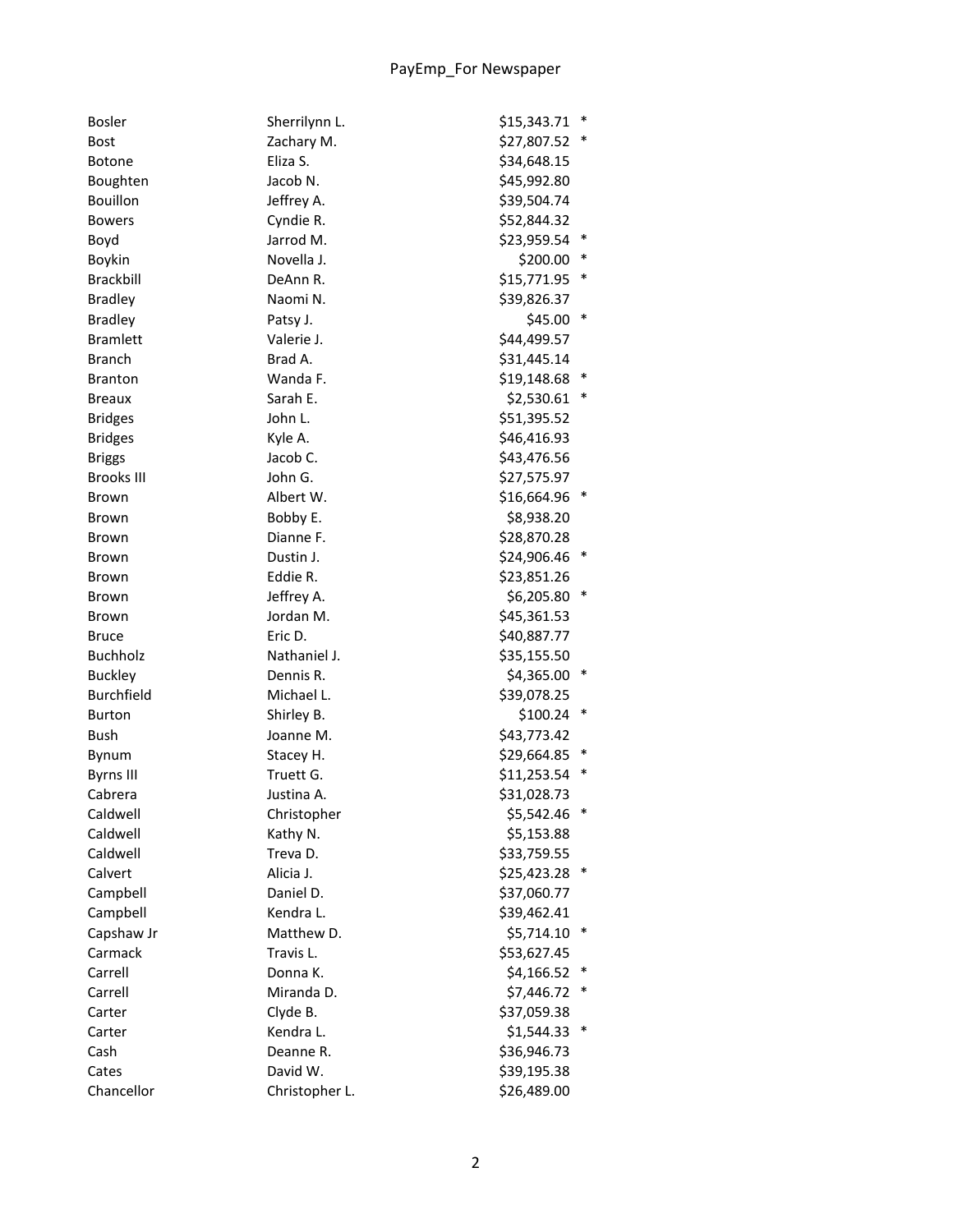| Chandler   | Greg S.          | \$6,746.64<br>$\ast$  |
|------------|------------------|-----------------------|
| Chapman    | Donna K.         | \$40,192.86           |
| Christie   | Jeanette Carolyn | $\ast$<br>\$90.00     |
| Cole       | Robert J.        | ∗<br>\$15,845.51      |
| Colley     | Angel M.         | \$17,596.80           |
| Collie     | Cerese L.        | ∗<br>\$7,823.55       |
| Collins    | Monique N.       | \$8,524.90            |
| Conant     | Vicki L.         | \$28,002.52           |
| Condon     | Magon L.         | \$25,585.32           |
| Connally   | Betty L.         | \$7,574.59            |
| Conner     | Jennifer D.      | \$45,073.87           |
| Contreras  | Christopher      | \$37,702.77           |
| Cook       | Derrick L.       | ∗<br>\$20,797.28      |
| Cook       | Jason D.         | ∗<br>\$7,435.00       |
| Corkery    | Amy L.           | \$5,475.00<br>∗       |
| Corn       | Christopher M.   | ∗<br>\$278.98         |
| Cornish    | Shawna C.        | \$519.61              |
| Cortez     | Abraham          | $\ast$<br>\$1,779.47  |
| Cowart     | Glenn G.         | \$55,498.48           |
| Crawford   | Marcus K.        | \$51,336.40           |
| Crim       | Perry D.         | \$13,540.00           |
| Crise      | Jessica A.       | \$39,816.52           |
| Cristelli  | Robin J.D.       | \$29,274.99           |
| Crowder    | Clayton S.       | \$3,820.77 *          |
| Cullen     | Bennie L.        | \$46,346.80           |
| Cunningham | Billy B.         | \$46,049.97           |
| Cunningham | Dana L.          | \$3,688.15<br>$\ast$  |
| Curington  | Gregg            | \$75.00 *             |
| Dacus      | Clifton D.       | \$757.50 *            |
| DallaRosa  | Joe A.           | \$33,954.46           |
| Dannatt    | Robert W.        | \$30.00<br>∗          |
| Darnell    | Johnny D.        | \$39,250.04<br>∗      |
| Darnell    | Michael D.       | ∗<br>\$12,236.20      |
| Davis      | Blake A.         | \$24,496.13<br>∗      |
| Davis      | Doretta Ann      | $\ast$<br>\$120.00    |
| Davis      | Jarrett W.       | \$305.00<br>∗         |
| Davis      | Lisa L.          | $\ast$<br>\$19,137.78 |
| Dawson     | Barbara A.       | \$34,111.99           |
| Dawson     | Lacey R.         | \$48,474.46           |
| Day        | Regina S.        | \$15.00               |
| Day        | Virginia L       | \$30.00<br>∗          |
| DeBrouse   | Rebecca B.       | \$3,672.56<br>∗       |
| Dellinger  | Bryan P.         | \$43,826.00           |
| Dial       | Jeanne           | \$275.00<br>∗         |
| Dickerson  | Shelley K.       | \$70,459.97           |
| Dow        | Sydney N.        | \$10,889.25<br>∗      |
| Duggan     | Matthew J.       | \$20,097.32<br>∗      |
| Duggan     | Rhydonia L.      | \$60,904.48           |
| Duncan     | Jack E.          | \$35,173.94<br>∗      |
| Duncomb    | Jeremiah I.      | \$31,202.26           |
|            |                  |                       |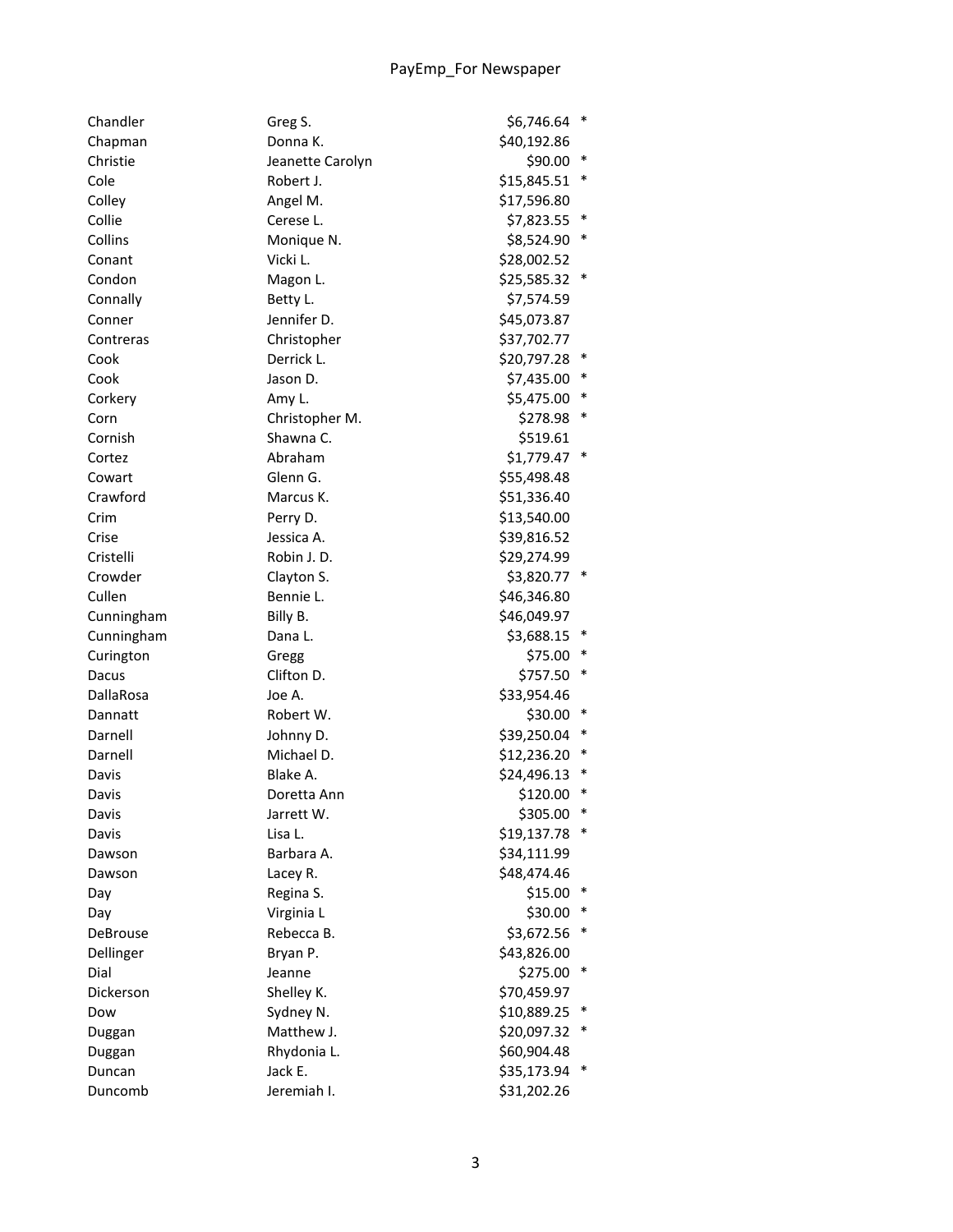| Dunkin      | Donnie L.      | \$32,645.36 |        |
|-------------|----------------|-------------|--------|
| Dunkle, Jr. | Michael R.     | \$38,754.77 |        |
| Dupler      | Sharon J.      | \$695.00    | *      |
| Duran       | Marco A.       | \$6,917.59  | $\ast$ |
| Eaton       | Holly N.       | \$35,826.93 |        |
| Edwards     | Dale M.        | \$20,174.59 | $\ast$ |
| Edwards     | Randall R.     | \$56,334.56 |        |
| Ellison     | Fletcher G.    | \$60,665.87 |        |
| Ellison     | Jessica A.     | \$48,192.56 |        |
| Ellison     | Michael J.     | \$53,443.31 |        |
| Enloe       | Carrol G.      | \$37.50     |        |
| Escobar     | Geremy E.      | \$47,696.20 |        |
| Etheredge   | Chris          | \$32,763.01 |        |
| Evans       | James R.       | \$55,228.72 |        |
| Evans       | Kimberly G.    | \$34,123.14 |        |
| Farley      | Joe L.         | \$29,706.17 |        |
| Felton      | Tammy D.       | \$1,664.43  |        |
| Ferguson    | Carl A.        | \$3,083.33  |        |
| Ferguson    | Jason R.       | \$8,130.50  | ∗      |
| Fife        | Brian M.       | \$57,496.20 |        |
| Fincher     | Jonathan D.    | \$42,171.29 |        |
| Findley     | Christopher A. | \$46,729.52 |        |
| Fisher      | Ashton R.      | \$14,933.17 |        |
| Fisher      | Jacob W.       | \$49,032.77 |        |
| Fisher      | Tanya R.       | \$4,498.08  |        |
| Fitzgerald  | Andre N.       | \$46,394.80 |        |
| Fleharty    | Betty C.       | \$15.00     |        |
| Fletcher    | Robert W.      | \$38,885.86 |        |
| Flores      | Robert L.      | \$1,670.37  | $\ast$ |
| Flowers     | Adam L.        | \$49,245.67 |        |
| Floyd       | William R.     | \$36,352.27 |        |
| Forbes      | Emmanuel L.    | \$0.00      | $\ast$ |
| Foster      | Joel A.        | \$51,101.07 |        |
| FoustRose   | Donna A.       | \$35,959.20 |        |
| Fox         | Karen L.       | \$55,830.17 |        |
| Fraker      | Stephanie H.   | \$383.68    | ∗      |
| Frazier     | Era F.         | \$2,646.33  | $\ast$ |
| Freeman     | LaTanya S.     | \$49,665.45 |        |
| Garcia      | Tracy A.       | \$39,374.33 |        |
| Garrett     | Diana L.       | \$37,493.97 |        |
| Garrett     | Lindsey M.     | \$44,692.35 |        |
| Garrett     | Terry M.       | \$25,568.28 |        |
| Gates       | Michael E.     | \$7,551.00  |        |
| Gerten      | M Douglas      | \$43,395.75 | ∗      |
| Gilles      | Ashley B.      | \$32,364.41 |        |
| Girard      | Steven J.      | \$35,756.48 | $\ast$ |
| Glass       | Jason S.       | \$47,828.96 |        |
| Glenn       | Deborah K.     | \$18,908.42 | ∗      |
| Golden      | Jerry A.       | \$38,209.09 |        |
| Goodfellow  | Cassie L.      | \$29,575.23 |        |
|             |                |             |        |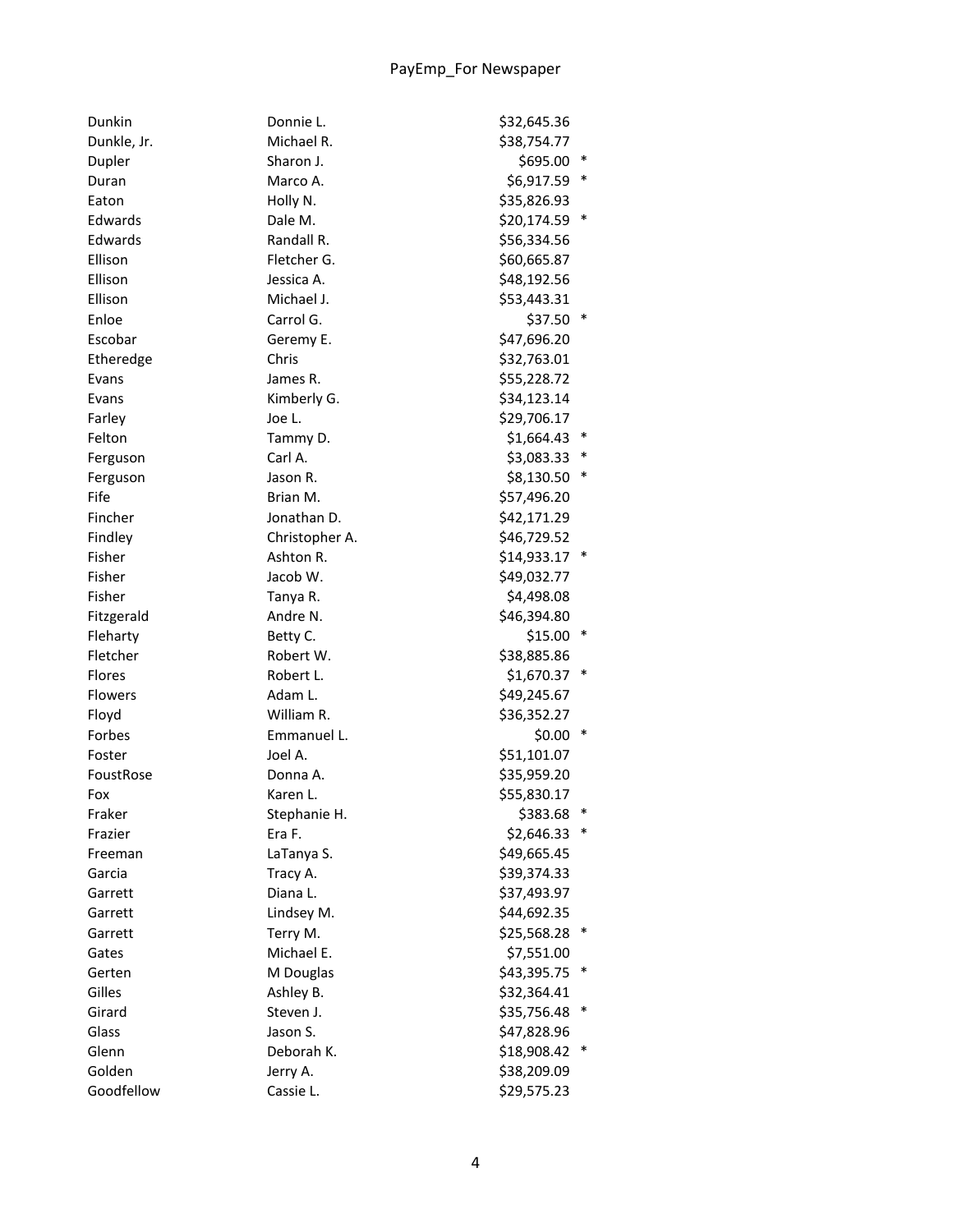| Gordon         | Edmond D.      | \$39,119.05 |        |
|----------------|----------------|-------------|--------|
| Green          | Joshua P.      | \$30,072.89 |        |
| Greer          | Darius D.      | \$15,221.30 | $\ast$ |
| Griesel        | Laura L.       | \$13,484.49 | $\ast$ |
| Grimes         | John M.        | \$20,291.40 |        |
| Grimes         | W Edward       | \$64,412.07 |        |
| Gross          | Kathy L.       | \$35,884.71 |        |
| Grove          | Julia A.       | \$5,564.04  |        |
| Guiton         | Rodney S.      | \$319.50 *  |        |
| Guth           | Logan R.       | \$36,068.73 |        |
| Guy            | Jimmy D.       | \$11,574.53 |        |
| Hader          | Marc A.        | \$73,584.00 |        |
| Hagar          | Lauren A.      | \$35,842.89 |        |
| Hale           | Greg J.        | \$36,898.00 |        |
| Hall           | Christopher D. | \$34,615.83 |        |
| Hall           | Jessica E.     | \$38,929.20 |        |
| Hall           | Rebecca J.     | \$28,972.42 | $\ast$ |
| Hammond        | Loveta         | \$90.00     | $\ast$ |
| Harbison       | Cody A.        | \$2,370.48  | $\ast$ |
| Harper         | Veda L.        | \$82.74     | $\ast$ |
| Harrison       | Tyler L.       | \$40,950.20 |        |
| Hastings       | Jacob L.       | \$2,939.93  | $\ast$ |
| Hatfield       | <b>Barbara</b> | \$90.00     |        |
| Headley        | K Leigh E.     | \$41,674.98 |        |
| Henderson      | Cameron T.     | \$34,263.91 |        |
| Hendrick       | Jerry R.       | \$49,283.43 |        |
| Heupel         | Deanna         | $$60.00*$   |        |
| <b>Hicks</b>   | Thomas G.      | \$32,224.80 |        |
| Higbee         | Laurence C.    | \$145.00    | $\ast$ |
| Higgins        | Ashlee A.      | \$1,010.88  |        |
| Hirst          | Gordon E.      | \$46,742.11 |        |
| Hirst          | V Marie        | \$70,368.47 |        |
| Hodges         | Larry L.       | \$750.00    |        |
| Hoebing        | George C.      | \$60.00     | ∗      |
| Hoehner        | E Dewayne      | \$44,537.70 |        |
| Holden         | Timothy J.     | \$5,359.03  |        |
| Holsted        | Judy A.        | \$11,970.80 |        |
| Hooper         | Larisa M.      | \$31,026.04 |        |
| Hottel         | Eva E.         | \$59,581.88 |        |
| Housley        | Albert H.      | \$7,820.95  |        |
| Howe           | Betty L.       | \$45.00     |        |
| Howeth         | Tammy M.       | \$55,582.53 |        |
| Hrdy           | Anna Marie     | \$38,285.52 |        |
| Hubbard        | Phyllis A.     | \$14,303.16 | $\ast$ |
| <b>Huggins</b> | Thomas B.      | \$2,323.64  | $\ast$ |
| Hughes         | Melissa L.     | \$650.00    | ∗      |
| Hunt           | Marinda V.     | \$4,296.31  |        |
| Hunt           | Mary A.        | \$44,063.58 |        |
| Hurst          | Janice A.      | \$10.00     |        |
| Huston         | Jeffery D.     | \$33,906.81 |        |
|                |                |             |        |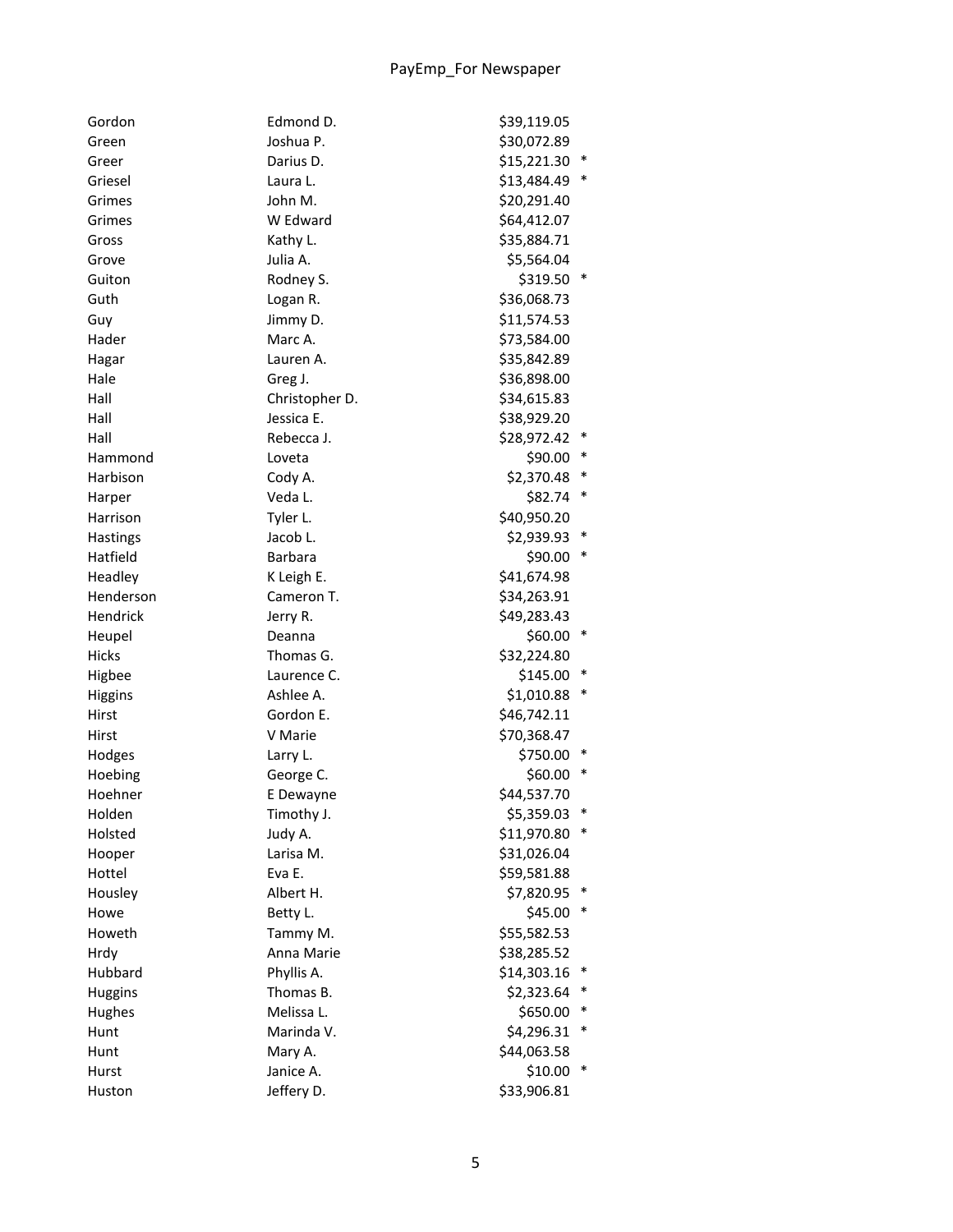| Jackson    | Danny L.      | \$51,152.57           |  |
|------------|---------------|-----------------------|--|
| Jackson    | Donna M.      | \$14,525.13<br>$\ast$ |  |
| Jackson    | RoseAnne      | \$90.00<br>∗          |  |
| Jantz      | Stephen J.    | $\ast$<br>\$1,131.74  |  |
| Jarke      | Richard N.    | $\ast$<br>\$3,158.75  |  |
| Jensen     | Krissi L.     | \$36,650.14           |  |
| Jett       | Matthew T.    | \$50,133.67           |  |
| Johnson    | Adam B.       | \$22,782.95           |  |
| Johnson    | Christofer L. | \$631.20              |  |
| Johnson    | Craig E.      | \$31,200.95           |  |
| Johnson    | Debora R.     | \$32,721.23           |  |
| Johnson    | Jeremy B.     | \$43,283.42 *         |  |
| Johnson    | John B.       | \$51,628.80           |  |
| Johnson    | Kevin A.      | \$51,630.52           |  |
| Johnston   | Sheila R.     | \$10.00               |  |
| Jones      | Jennifer A.   | \$28,486.87           |  |
| Jones      | Kathy L.      | \$18,051.45           |  |
| Jones      | Lonny B.      | \$273.69 *            |  |
| Jones      | Michelle A.   | \$43,148.37           |  |
| Kaes       | Kimberly A.   | \$16,692.47<br>$\ast$ |  |
| Kale       | Merle E.      | ∗<br>\$12,507.30      |  |
| Kara       | Tina M.       | \$29,375.09           |  |
| Keena      | Machelle R.   | \$43,225.58           |  |
| Kelly      | Joseph B.     | \$1,684.08            |  |
| Kemp       | Deborah J.    | \$40,650.29           |  |
| Kendrick   | Renee L.      | \$49,874.41           |  |
| Kendrick   | Scott K.      | \$55,987.60           |  |
| Kennedy    | Adrian H.     | \$8,945.64            |  |
| Keys       | Tiffany N.    | \$29,968.65           |  |
| Kilpatrick | Sara L.       | \$10.00               |  |
| Klein      | Adolph F.     | \$65.00               |  |
| Knott      | Audre K.      | \$24,358.35           |  |
| Koester    | Gerald R.     | \$49,987.12           |  |
| Koos       | Sherri A.     | \$45,697.69           |  |
| Kubiak     | Sandie R.     | \$2,950.15<br>$\ast$  |  |
| Laffoon    | Michael P.    | \$61,320.01           |  |
| Lancaster  | John H.       | \$51,795.88           |  |
| Land       | Dennis G.     | \$44,730.59           |  |
| Landrith   | Lynda D.      | \$661.92              |  |
| Lang       | Dallas M.     | \$46,589.39           |  |
| Lanning    | Shirley J.    | \$15,323.85           |  |
| Larimer    | Michael S.    | \$49,968.92           |  |
| Larson     | James M.      | \$106.94              |  |
| Lawrence   | Carol D.      | \$18,160.24           |  |
| Lawrence   | Davie T.      | \$40,777.91           |  |
| Lawrence   | Lamar C.      | \$21,427.95           |  |
| Lawson     | Clifford A.   | \$22,476.58           |  |
| Lawson     | Marquita A.   | \$60.00               |  |
| LeBeau     | Trent C.      | \$34,464.35           |  |
| Leck       | Carolyn M.    | \$69,197.65           |  |
|            |               |                       |  |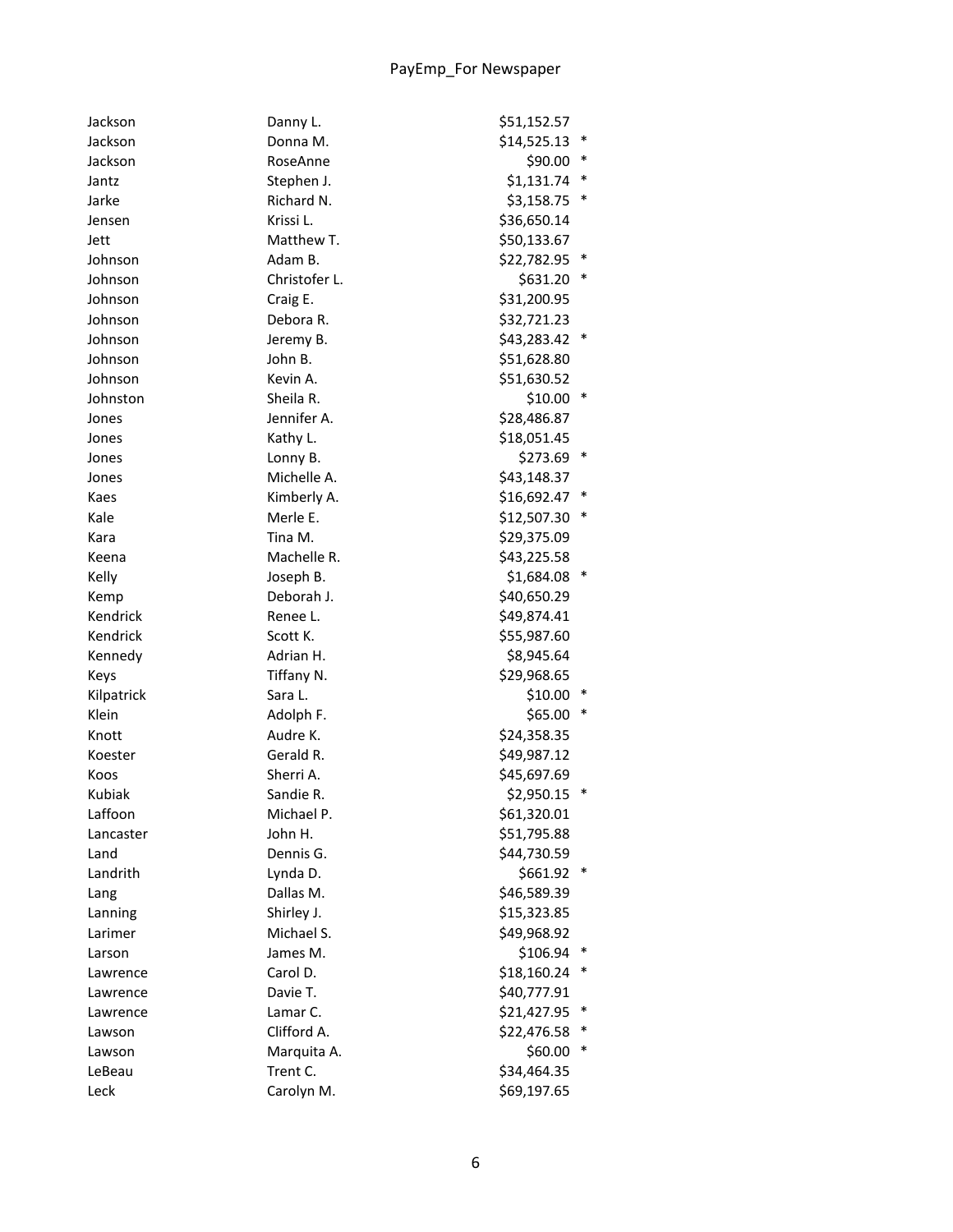| Lee          | Judy L.      | \$7.50       | $\ast$ |
|--------------|--------------|--------------|--------|
| Lehew        | Brenda L.    | \$28,390.30  |        |
| Lemaster     | Cassandra R. | \$28,634.85  |        |
| Lemaster     | Derek K.     | \$29,362.27  |        |
| Lewellen     | Teela L.     | \$1,190.00   | $\ast$ |
| Lewis        | Titus T.     | \$5,080.45   |        |
| Ley          | Charles F.   | \$47,043.05  |        |
| Linn         | Tom M. E.    | \$11,611.30  |        |
| Lock         | Lonnie P.    | \$37,138.69  |        |
| Looney       | Rebecca L.   | \$27,145.97  |        |
| Lowe         | Matthew S.   | \$4,785.33 * |        |
| Ludwig       | Jael L.      | \$197.92 *   |        |
| Mallam       | Glenda S.    | \$22,442.25  |        |
| Mallam       | Robert S.    | \$36,972.59  |        |
| Mankin       | Bodie G.     | \$9,957.68 * |        |
| Manning      | Mitchell W.  | \$30,977.37  |        |
| Marquez      | Lena C.      | \$47,717.32  |        |
| Marshall     | Jayson G.    | \$853.69     | $\ast$ |
| Maxwell      | Dennis C.    | \$14,767.50  |        |
| McCaslin     | Aaron J.     | \$38,891.78  |        |
| McClain      | Melissa A.   | \$39,572.79  |        |
| McClendon    | Charlotte A. | \$39,419.83  |        |
| McDonald     | Larry W.     | \$22,935.78  |        |
| McDonald     | Nathan W.    | \$45,275.49  |        |
| McDowell     | Bonnie C.    | \$15.00      | $\ast$ |
| McDowell     | Sandra       | \$10.00      | $\ast$ |
| McGlothlin   | Jamie E.     | \$27,224.83  |        |
| McGoon       | Leslie M.    | \$37,790.05  |        |
| McKinney     | Bryan        | \$3,963.00 * |        |
| Mease        | John R.      | \$75.00 *    |        |
| Melendez     | Elsie R.     | \$75.00      | $\ast$ |
| Merry        | Christian M. | \$34,533.73  |        |
| Merry        | Michael L.   | \$32,598.02  |        |
| Merryfield   | Joy M.       | \$18,446.63  | ∗      |
| Merveldt     | Jennifer L.  | \$12,009.85  | ∗      |
| Meyer        | Lauren E.    | \$12,294.63  | *      |
| Meyer        | Zack A.      | \$180.00     | $\ast$ |
| Michalicka   | Nila         | \$10.00      |        |
| Michener     | Polly P.     | \$60.00      |        |
| Michener     | Robert C.    | \$30.00      |        |
| Mickle       | Lou Ann      | \$41,262.97  |        |
| Miller       | Brian P.     | \$39,206.51  |        |
| Miller       | Geoff C.     | \$7,246.95   | ∗      |
| Miller       | Korrie L.    | \$384.12     | ∗      |
| Milligan     | Shawn T.     | \$2,115.00   | $\ast$ |
| Mitchell     | Dennis K.    | \$25.00      | ∗      |
| Mitchell     | Jennifer A.  | \$44,397.03  |        |
| Mitchell     | Phyllis D.   | \$15.00      |        |
| Mittelstaedt | Ted A.       | \$48,581.97  |        |
|              |              |              |        |
| Mize         | Alyssa J.    | \$6,319.23   |        |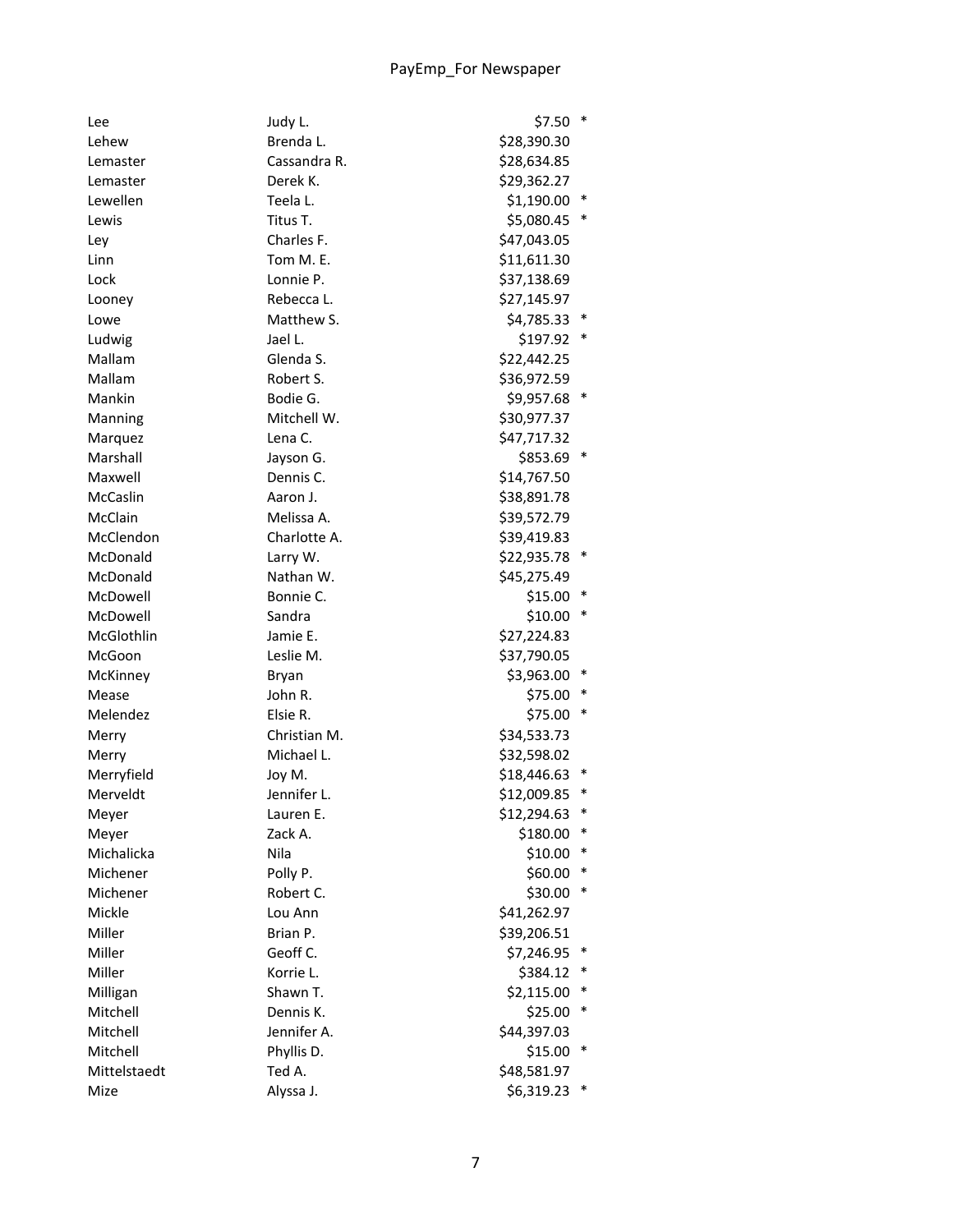| Mize        | Justin L.      | \$47,572.17   |        |
|-------------|----------------|---------------|--------|
| Moffat      | Susan L.       | \$90.00       | $\ast$ |
| Mohow       | Tammy L.       | \$39,362.35   |        |
| Monoessy    | Timothy S.     | $$145.00$ *   |        |
| Mooney      | Lyle D.        | \$36,323.33   |        |
| Moore       | Joshua C.      | \$27,745.13   |        |
| Morado      | LaDonna K.     | \$20,665.62   |        |
| Morris      | John Y.        | \$38,125.19   |        |
| Morrison    | Christopher D. | \$46,883.25   |        |
| Moss        | Ronda L.       | \$48,876.17   |        |
| Mueller     | Lisa D.        | \$60.00       | ∗      |
| Murray      | Sherry D.      | \$44,058.48   |        |
| <b>Neff</b> | Bradley D.     | \$20,227.42 * |        |
| Nelson      | Amber N.       | \$32,151.81   |        |
| O Dell      | Ashley K.      | \$6,471.16    | ∗      |
| O Leary     | Brian M.       | \$8,517.99    | ∗      |
| Oakes       | Cydnia B.      | \$28,862.74   | ∗      |
| Olds        | Sharon M.      | \$165.00      | $\ast$ |
| Orr         | Christine A.   | \$37,990.22   |        |
| Orr         | John W.        | \$38,704.95   |        |
| Ortiz III   | Mario E.       | \$29,566.14   |        |
| Ortiz Jr    | Mario E.       | \$31,117.65 * |        |
| Overholser  | Susan          | \$205.00      | ∗      |
| Overton     | Cash B.        | \$19,633.12   | ∗      |
| Owens       | Lawrence W.    | \$13,226.50   | ∗      |
| Owens       | Pamela A.      | \$24,750.43   | ∗      |
| Owens       | Scott B.       | \$47,552.92   |        |
| Palmer      | Bryon D.       | \$36,950.84   |        |
| Palmer      | Cody L.        | \$49,418.35   |        |
| Palmer      | Renita K.      | $$2,047.14$ * |        |
| Patswald    | Michael E.     | \$54,401.88   |        |
| Payne       | Candace N.     | \$34,214.29   |        |
| Payne       | Randy G.       | \$31,643.12   |        |
| Peavler     | Keri M.        | \$34,380.35   |        |
| Peffer      | Debbie A.      | \$39,566.65   |        |
| Penick      | Jeremy L.      | \$27,725.65   |        |
| Peters      | Michael R.     | \$36,948.05   |        |
| Pfeiffer    | Kassandra E.   | \$325.00      |        |
| Phariss     | Carolyn M.     | \$625.00      | ∗      |
| Phariss     | Jim            | \$0.00        | $\ast$ |
| Phillips    | Freddy C.      | \$43,423.02   |        |
| Phillips    | Teresa K.      | \$171.23      | ∗      |
| Plaster     | Aaron T.       | \$37,238.05   |        |
| Preble      | Nathaniel J    | \$3,670.33    | $\ast$ |
| Preno       | Sheila L.      | \$50,806.26   |        |
| Price       | Regenia A.     | \$75.00       | $\ast$ |
| Prieschl    | Konrad C.      | \$16,812.60   | ∗      |
| Prior       | Keren L.       | \$3,952.60    | ∗      |
| Putman      | Judith A.      | \$32,280.73   |        |
| Quezada     | April M.       | \$1,494.22    |        |
|             |                |               |        |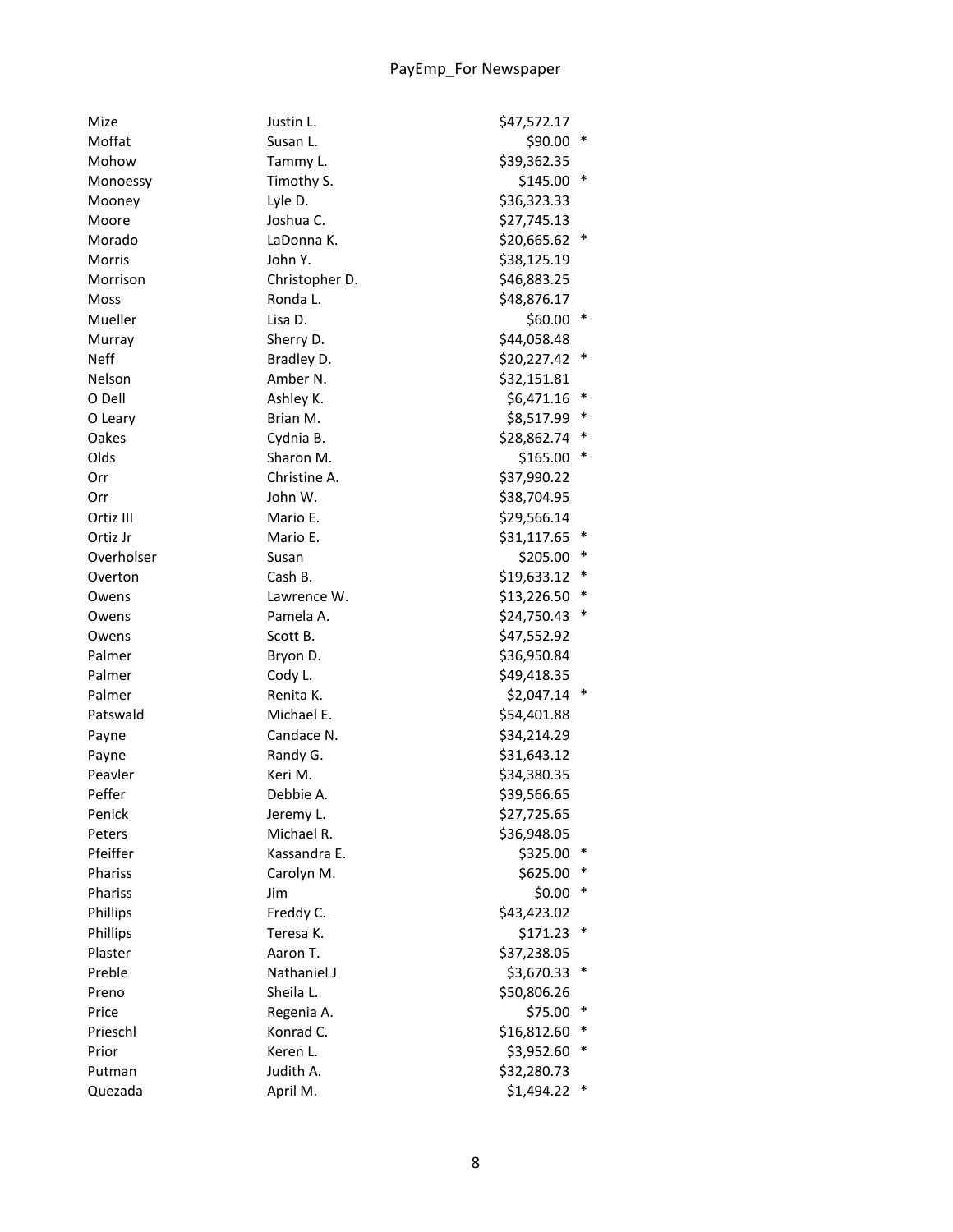| Ramsey             | Diana L.       | \$47,287.89  |        |
|--------------------|----------------|--------------|--------|
| Ramsey             | Lynda L.       | \$1,025.55   | $\ast$ |
| Rawlings           | Pamela         | \$5.00       | ∗      |
| Reed               | Kristina M.    | \$90.00      | $\ast$ |
| Reuter             | Christopher C. | \$1,884.75   | $\ast$ |
| Reuter             | Janie E.       | \$15.00      |        |
| Reuter             | L Ross         | \$54,420.72  |        |
| Reynolds           | Bruce E.       | \$55,113.10  |        |
| Reynolds           | Paul D.        | \$49,316.31  |        |
| Rhodes             | Kimberly S.    | \$83.07 *    |        |
| Rice               | Judy L.        | \$21,595.69  | ∗      |
| Richards           | Jacqueline     | \$41,965.26  |        |
| Richey             | Jeremy J.      | \$5,076.89 * |        |
| Riley              | Jeremy D.      | \$32,565.03  |        |
| Rinehart           | Susan E.       | \$75.00      | $\ast$ |
| Rios               | Nora E.        | \$13,404.14  | $\ast$ |
| Roberts            | Rachel D.      | \$12,402.18  | ∗      |
| Robinson           | Diana J.       | \$6,153.79   | $\ast$ |
| Robinson           | Jack D.        | \$34,920.73  |        |
| Robinson           | Jeffrey T.     | \$20.00      | $\ast$ |
| Rodriguez          | Debra G.       | \$27,465.18  | $\ast$ |
| Rodriguez          | Guadalupe R.   | \$39,303.65  |        |
| Rodriguez          | Judith         | \$32,388.08  |        |
| Rogers             | Subrina A.     | \$42,593.12  |        |
| Rolen              | Steven R.      | \$90.00      |        |
| Rollins            | Wanda Jan      | \$90.00      |        |
| Rose               | Krystal N.     | \$33,088.72  |        |
| Rother             | Mary L.        | \$36,616.83  |        |
| Rother             | Mary L         | \$14,240.97  |        |
| Rott               | Margaret A.    | \$20.00      |        |
| Rowland            | Jennifer L.    | \$4,200.96   | $\ast$ |
|                    | Jarod C.       | \$28,437.99  |        |
| Royse              | Misti L.       | \$32,945.20  |        |
| Royse              |                |              |        |
| Rudd<br>Rutherford | Terrance L.    | \$1,176.77   |        |
|                    | Joshua W.      | \$26,604.78  |        |
| Ruzicka            | Paula D.       | \$35,344.67  | $\ast$ |
| Salazar            | Claudia L.     | \$11,769.44  |        |
| Salcedo            | Samuel A.      | \$87.29      |        |
| Salsman            | Larry H.       | \$45,754.23  |        |
| Samples            | Sarah R.       | \$26,924.20  |        |
| Sanders            | Bertha J.      | \$4,014.75   |        |
| Sanders            | Brooke E.      | \$25,522.87  |        |
| Saunders           | Brett A.       | \$31,187.00  | ∗      |
| Schafnitt          | Michael C.     | \$90.00      | ∗      |
| Schieber           | Margaret L.    | \$20.00      | ∗      |
| Schoolcraft        | Tasheena T.    | \$28,873.96  |        |
| Schroeder          | Dustin E.      | \$17,302.69  | ∗      |
| Schwartz           | Betty L.       | \$520.00     |        |
| Schwartz           | George M       | \$30.00      |        |
| Schwarz            | Mary Ann       | \$45.00      |        |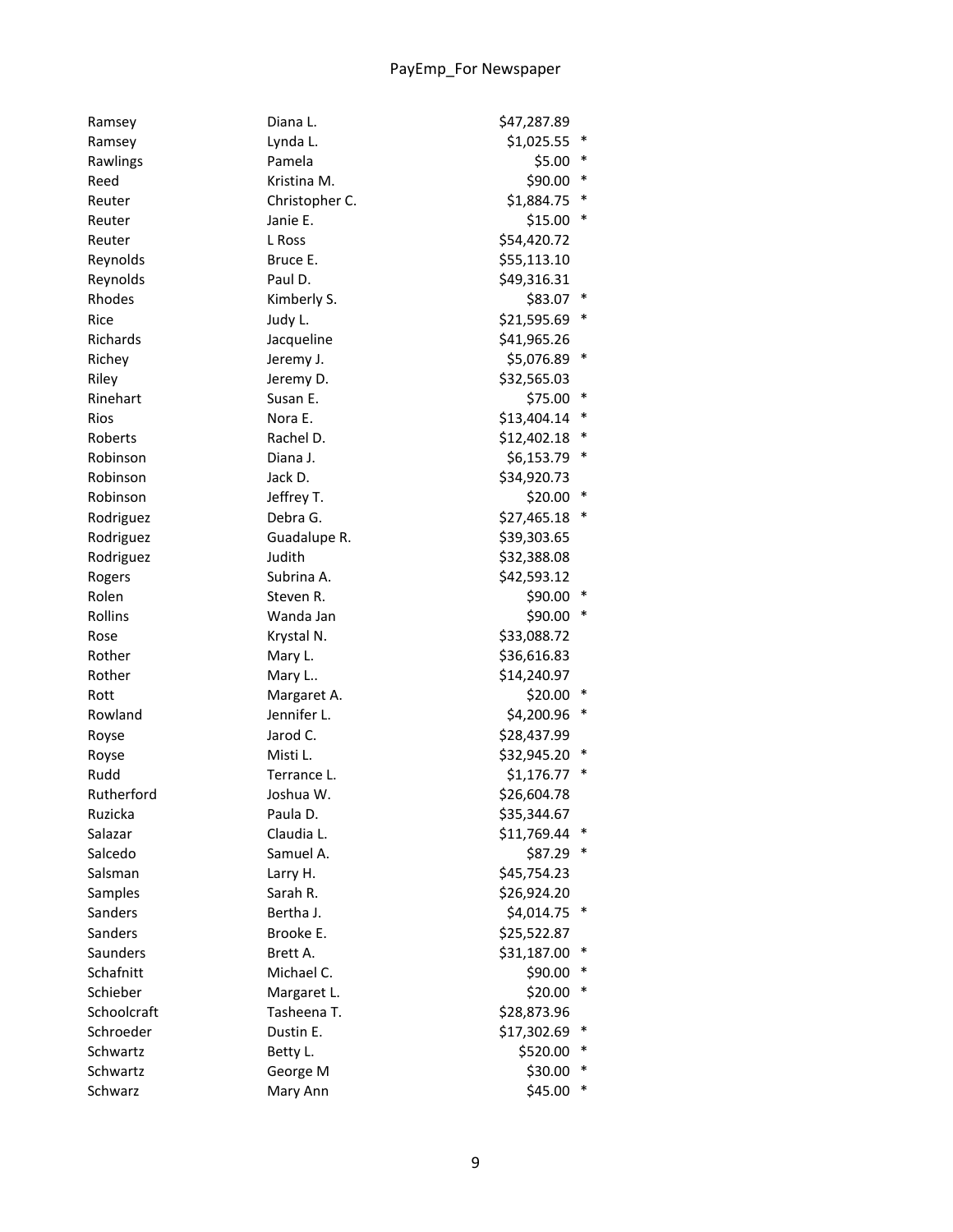| Schweitzer    | Jennifer F.    | \$35,352.49   |        |
|---------------|----------------|---------------|--------|
| Seay          | Alice T.       | \$51,001.29   |        |
| Seidel        | James J.       | \$54,070.28   |        |
| Seidel        | Kara V.        | \$2,891.21    | $\ast$ |
| Serrano       | Jose F.        | \$34,077.31   | ∗      |
| Severson      | Ana Maria      | \$32,522.80   |        |
| Sexton        | Sherri L.      | \$20,410.37 * |        |
| Shankle       | Audrey E.      | \$32,686.71   |        |
| Shanklin      | Mike E.        | \$40,571.45   |        |
| Sharp         | Nicholas W.    | \$3,944.94    | $\ast$ |
| Sharp Jr      | Bill J.        | \$115,671.09  |        |
| Shaw          | Amber L.       | \$14,314.85   | $\ast$ |
| Shaw          | Chris A.       | \$10,477.50   | ∗      |
| Sheaffer      | Ardith         | \$140.00      | ∗      |
| Sheaffer      | Rodney R.      | \$145.00      | $\ast$ |
| Shepherd Sr   | Stephen J.     | \$26,572.76   |        |
| Sherek        | Beth A.        | \$0.00        |        |
| Sherrill      | Brandon D.     | \$11,836.44   | $\ast$ |
| Short         | Michael E.     | \$44,992.86   |        |
| Shuck         | Bryan K.       | \$2,794.52    | $\ast$ |
| Shultz        | Robert M.      | \$45.00       | ∗      |
| Shunn         | Breanna M.     | \$3,602.05    | ∗      |
| Sides         | Melanie M.     | \$27,796.83   |        |
| <b>Skaggs</b> | Jason J.       | \$64,512.32   |        |
| Skidmore      | Kera D.        | \$34,628.46   |        |
| Slape         | Chelsea E.     | \$31,176.43   | $\ast$ |
| Smith         | Brandi S.      | \$36,816.07   |        |
| Smith         | Brandon J.     | \$11,613.53   | $\ast$ |
| Smith         | Deborah S.     | \$6,899.93    | ∗      |
| Smith         | Douglas S.     | \$2,511.92    | ∗      |
| Smith         | James M.       | \$40,572.65   |        |
| Smith         | Korban B.      | \$5,017.44    | ∗      |
| Smith         | Lee V.         | \$824.61      | ∗      |
| Smith         | Timothy J.     | \$44,011.11   |        |
| Snow          | Brian E.       | \$9,933.60    | $\ast$ |
| Snow          | Veleah R.      | \$36,047.80   |        |
| Sonaggera     | Christopher R. | \$42,739.62   |        |
| Spann         | Brandon D.     | \$35,230.61   |        |
| Spence        | Curtis H.      | \$2,147.82    |        |
| Spence        | Tina L.        | \$10,423.40   | ∗      |
| Spencer       | Alyssa M.      | \$20,955.72   | ∗      |
| Spruill       | James E.       | \$36,359.15   |        |
| Staten        | Caleb A.       | \$41,644.88   |        |
| Steffen       |                |               | $\ast$ |
| Steinbruck    | Cheryl L.      | \$0.00        |        |
|               | Jamie B.       | \$40,117.12   | ∗      |
| Stejskal      | Carolyn J.     | \$20.00       | ∗      |
| Stelly        | Harold L.      | \$5,615.14    | ∗      |
| Stephens      | Michelle       | \$90.00       |        |
| Stephens      | Penny L.       | \$33,980.65   |        |
| Steudeman     | Michael D.     | \$25,072.27   | $\ast$ |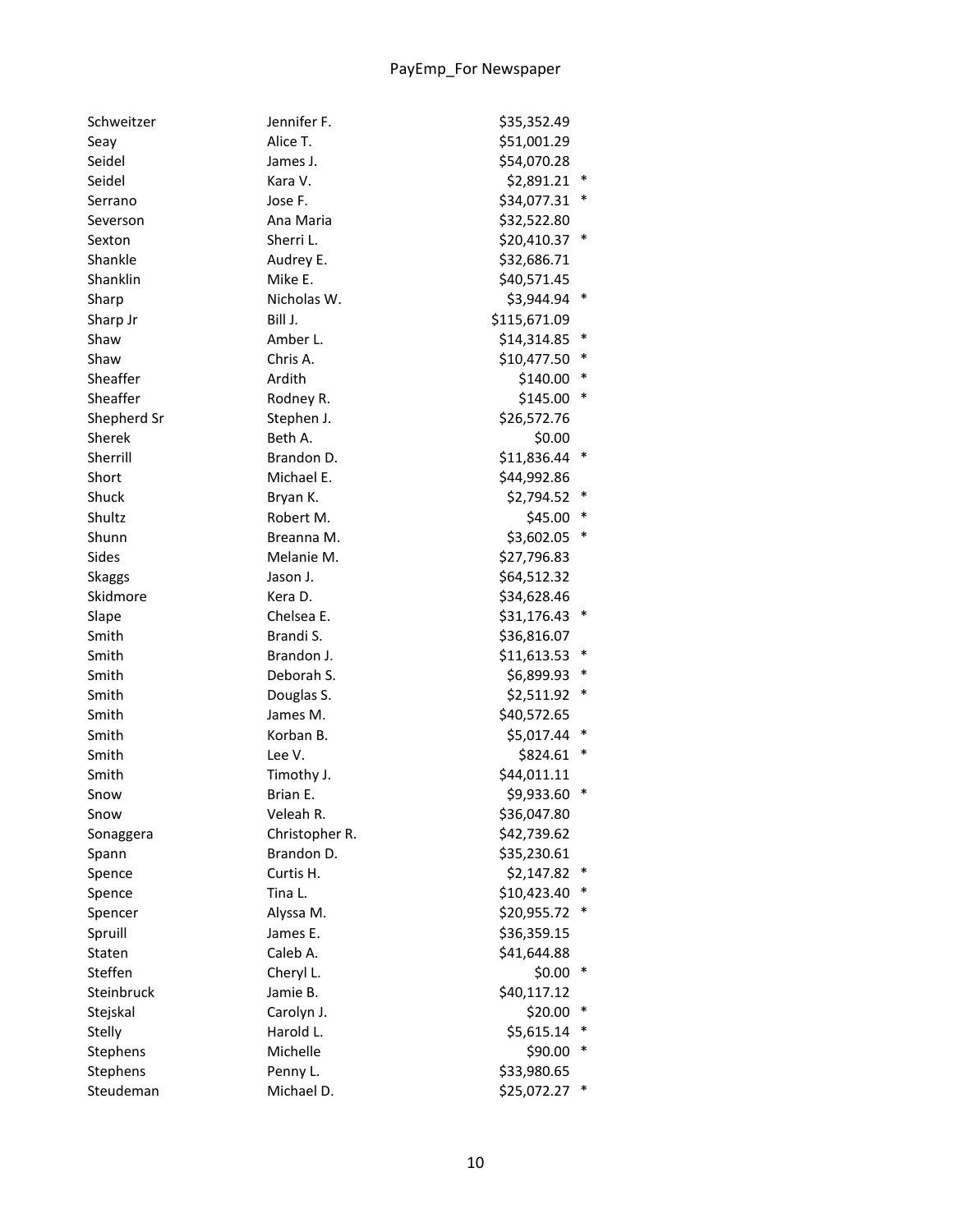| Stewart          | Jack C.        | \$68,638.82 |        |
|------------------|----------------|-------------|--------|
| Stewart          | Nathan I.      | \$3,961.19  | $\ast$ |
| <b>Stine</b>     | Alicia M.      | \$32,802.96 |        |
| Stine            | Carol E.       | \$60.00     | $\ast$ |
| Stine            | Cody A.        | \$33,104.17 |        |
| <b>Stine</b>     | Jacob D.       | \$33,247.36 |        |
| <b>Stokes</b>    | Candice D.     | \$39,261.97 |        |
| Stone            | Dorothy        | \$90.00     |        |
| Storm            | Barrett A.     | \$33,114.35 |        |
| Straka           | Margaret R.    | \$20.00     |        |
| Stratz           | Michael A.     | \$75.00     | ∗      |
| Stringham        | David R.       | \$302.40    | ∗      |
| Strong           | Stefanie M.    | \$42,698.94 |        |
| Stuart           | Robert L.      | \$51,063.25 |        |
| Sutherland       | Eric           | \$305.00    |        |
| Sutton           | Desi L.        | \$4,558.50  | ∗      |
| Sutton II        | Howard A.      | \$38,357.11 |        |
| Swaim            | Travis L.      | \$10.00     | ∗      |
| Swain            | Kevin L.       | \$865.78    | ∗      |
| Swetland         | Tyler J.       | \$11,709.51 | ∗      |
| Swigart          | Kayli R.       | \$34,238.32 |        |
| TanuvasaPuapuaga | Peka F.        | \$23,105.39 | $\ast$ |
| Thompson         | Kenneth W.     | \$62,291.15 |        |
| Thompson         | Mike G.        | \$15,956.43 |        |
| Thompson         | Ricky          | \$445.00    |        |
| Thompson         | Suzanne        | \$555.20    |        |
| Thrift           | Jeffrey D.     | \$46,679.84 |        |
| Throckmorton     | Darin S.       | \$15,315.00 |        |
| Todd Jr          | Andrew J.      | \$50,545.17 |        |
| Towell           | Derek S.       | \$1,216.28  | $\ast$ |
| Tran             | Tomy           | \$32,833.76 |        |
| <b>Travis</b>    | Anthony L.     | \$60.00     |        |
| Trawick          | Jesse O.       | \$24,640.34 |        |
| <b>Tripp</b>     | Marissa D.     | \$29,504.56 |        |
| Trulson          | Phillp M.      | \$10,762.70 | $\ast$ |
| Tunerder         | Phyllis I.     | \$90.00     |        |
| Turnbull         | Matt L.        | \$119.63    | $\ast$ |
| Turner           | Angie C.       | \$719.60    |        |
| Turzanski        | Joshua P.      | \$30,027.73 |        |
| Tyler            | Kathryn E.     | \$60.00     |        |
| Vandiver         | Brandon J.     | \$6,223.37  |        |
| Wachsmuth        | Sara J.        | \$1,165.24  |        |
|                  |                | \$34,925.89 |        |
| Waldon           | Jeanette P. B. |             |        |
| Walker           | Jedidiah D.    | \$34,266.81 | ∗      |
| Walker           | Jeff A.        | \$2,166.40  |        |
| Walker           | Vickie L.      | \$17,131.14 |        |
| Wall             | James R.       | \$14,304.96 |        |
| Ward             | Kevin L.       | \$50,622.62 |        |
| Ward             | Sarah E.       | \$43,439.99 |        |
| Warren           | Dawn M.        | \$41,571.02 |        |